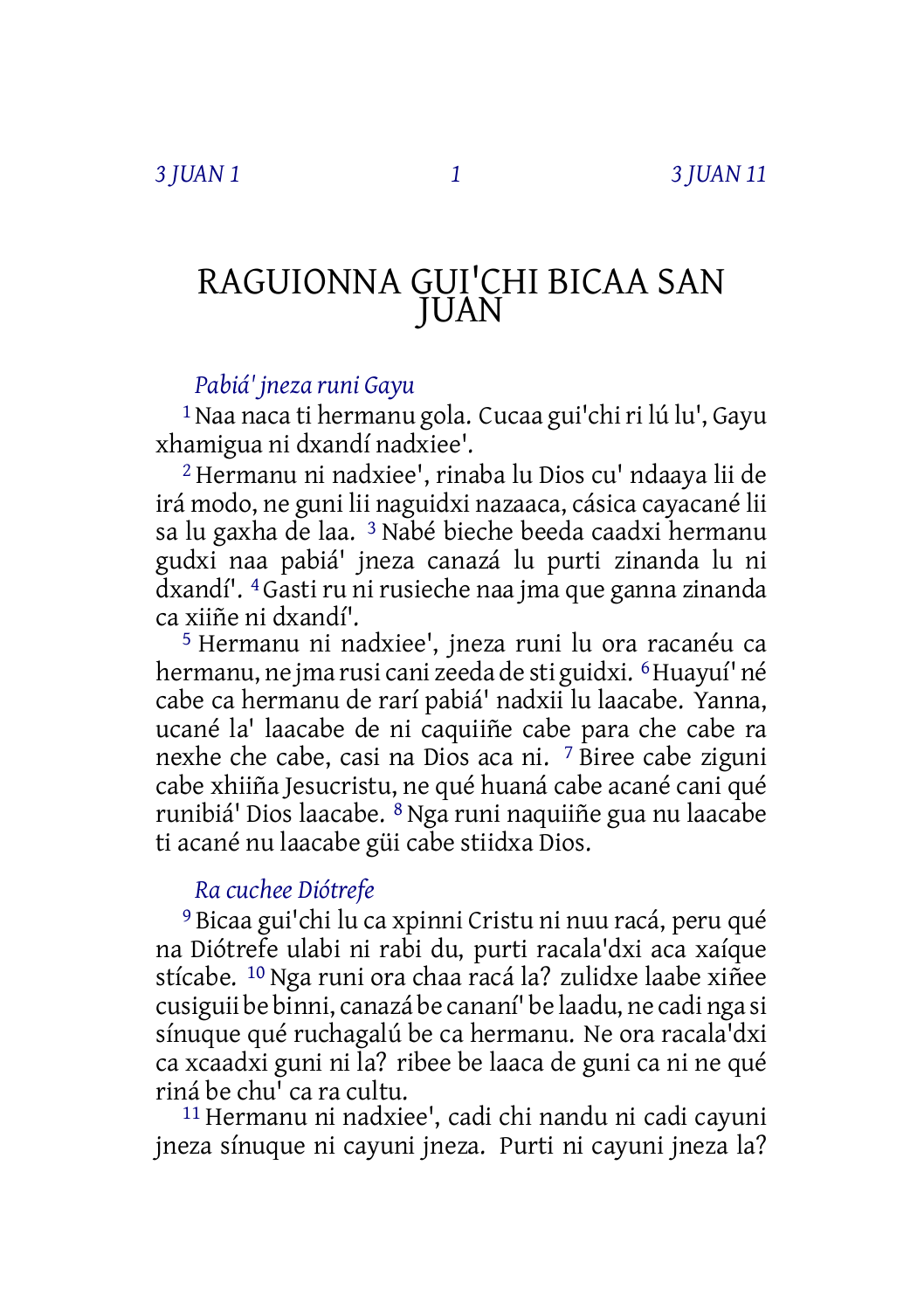3 JUAN 12 2 3 JUAN 15

xpinni Dios laa, peru ni canauchee la? qué huayuu dxi gu'ya Dios.

### *Za'bi stiidxa Demetriu*

12 Irá binni ruzeete pabiá' jneza runi Demetriu ne rihuinni dxandí ni. Laadu laca rui né du ni binni, ne nanna tu qué rusiguii du.

#### *Diuxi*

13 Napa stale ni gabe lii peru qué na'ya ucaa ni, 14 purti rabe mayaca guuya lii. Oraque zanda güi nu diidxa'.

15 Gata dxí ladxidó' lo'. Cuseenda ca xhamigu lu stiuxi lu'. Bigapa diuxi la' cada tobi de ca xhamigu nu.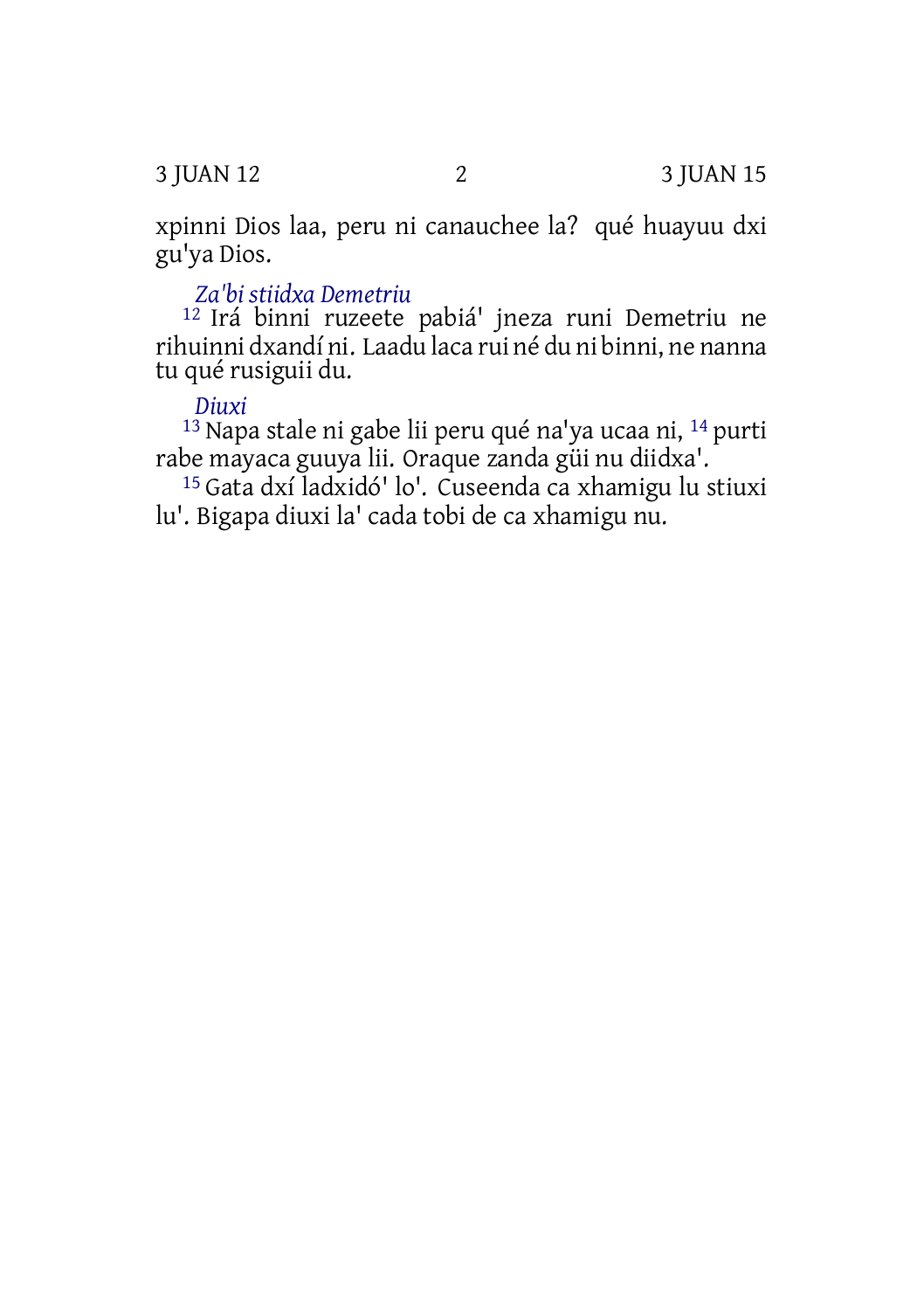3

Stiidxa Dios didxazá (El Nuevo Testamento de nuestro señor Jesucristo en el Zapoteco del Istmo) New Testament in Zapotec, Isthmus (MX:zai:Zapotec, Isthmus)

copyright © 1988 Wycliffe Bible Translators, Inc.

Language: Zapotec, Isthmus

Translation by: Wycliffe Bible Translators, Inc.

Zapoteco, Istmo [zpi], Mexico

Copyright Information

© 1988, Wycliffe Bible Translators, Inc.

This translation text is made available to you under the terms of the Creative Commons License: Attribution-Noncommercial-No Derivative Works. (http:// creativecommons.org/licenses/by-nc-nd/3.0/) In addition, you have permission to port the text to different file formats, as long as you do not change any of the text or punctuation of the Bible.

You may share, copy, distribute, transmit, and extract portions or quotations from this work, provided that you include the above copyright information:

You must give Attribution to the work.

You do not sell this work for a profit.

You do not make any derivative works that change any of the actual words or punctuation of the Scriptures.

Permissions beyond the scope of this license may be available if you contact us with your request.

The New Testament

in Zapotec, Isthmus

#### © 1988, Wycliffe Bible Translators, Inc.

This translation is made available to you under the terms of the Creative Commons Attribution-Noncommercial-No Derivatives license 4.0.

You may share and redistribute this Bible translation or extracts from it in any format, provided that:

You include the above copyright and source information.

You do not sell this work for a profit.

You do not change any of the words or punctuation of the Scriptures. Pictures included with Scriptures and other documents on this site are licensed just for use with those Scriptures and documents. For other uses, please contact the respective copyright owners.

2014-04-30